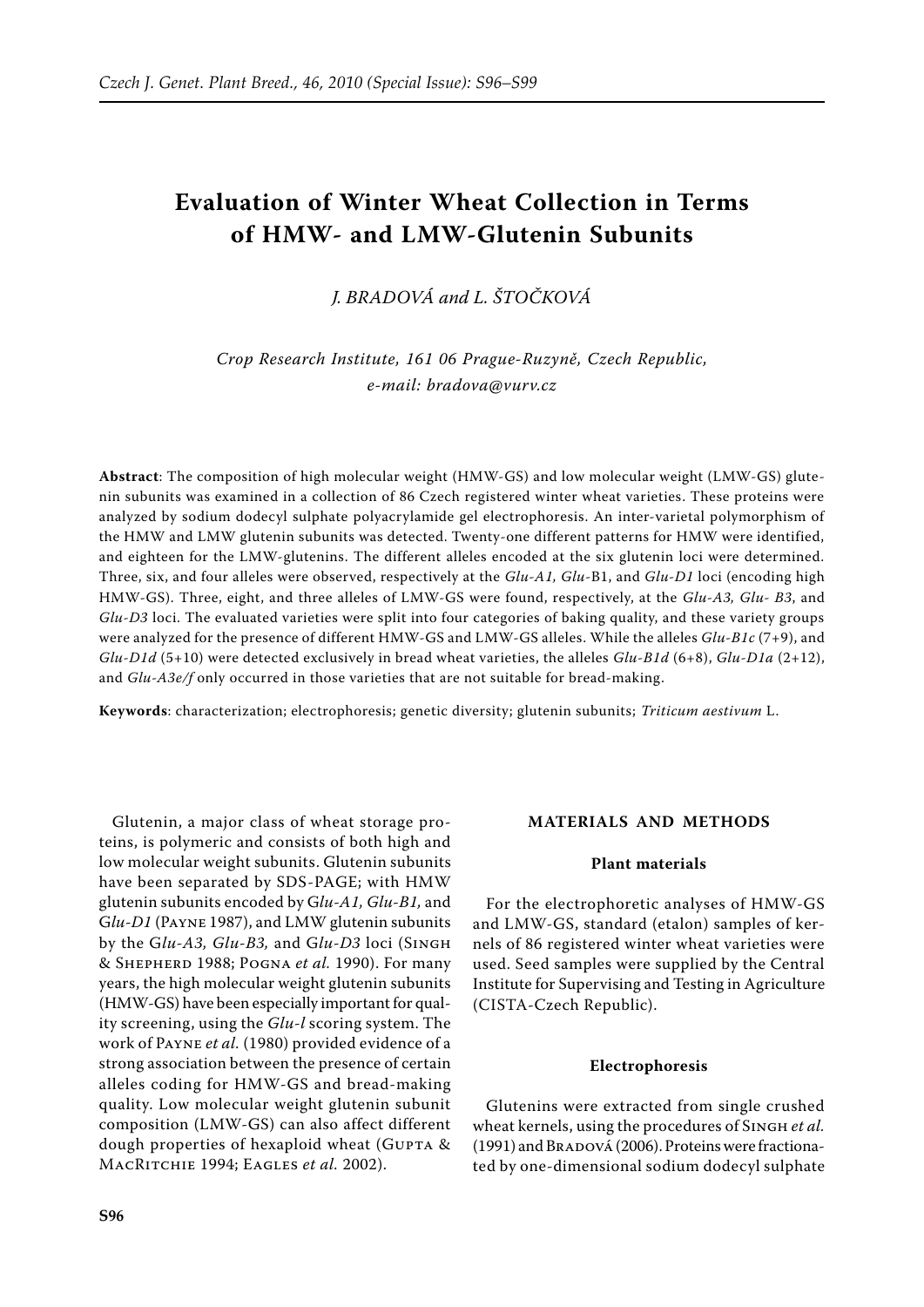polyacrylamide gel electrophoresis (SDS-PAGE) using the Laemmli buffer system (Laemmli 1970). The acrylamide / bisacrylamide concentration (*T*), and the cross linker (*C*) were used as follows:  $T = 10\%$  and  $C = 2.60\%$ . Electrophoresis was performed at a constant current of 30 mA/gel, at 10°C, for the time required for the tracking marker dye to migrate off the gel. Protein in the gels were fixed for 1 hour with 10% (w/v) trichloroacetic acid solution; and subsequently stained with  $0.5\%$  (w/v) Coomassie Brilliant Blue R-250 solution, 25% (v/v) methanol, and 10% (v/v) acetic acid. De-staining was carried out with running water.

## **Nomenclature**

The bands of HMW-GS were read, using the nomenclature described by Payne and Lawrence (1983). The nomenclature of Jackson *et al.* (1996) and Branlard *et al.* (2003) was used for the LMW-GS.

### **Results and discussion**

#### **Polymorphism of HMW-GS and LMW-GS**

In the studied set of 86 wheat varieties twentyone different patterns for HMW-glutenins, and eighteen for LMW-glutenins were identified; a total of 50 different patterns were obtained at the *Glu-1* and *Glu-3* loci in this collection. Three, six, and four HMW-GS alleles were identified at the *Glu-A1, Glu-B1,* and *Glu-D1* loci, respectively, as shown in Table 1. Fourteen alleles encoding LMW-GS were observed in the collection. Three, eight, and three alleles corresponded to the *Glu-A3, Glu-B3,* and *Glu-D3* loci. The highest allelic variability of HMW-GS and LMW-GS was determined to be at the *Glu-B1* locus*.*

Some LMW-GS alleles were hard to identify. Essentially, the locus *Glu-B3* can be characterized by its higher variability and the migration of some subunits associated with this locus. A similar migration of subunits was associated with Glu*-A3.* We used genotypes with a known LMW-GS allele composition (Chinese Spring: *Glu-A3a, Glu-B3a, Glu-D3a;* Gabo: *Glu-A3b, Glu-B3b, Glu-D3b;* Orca: *Glu-A3d, Glu-B3c, Glu-D3d*) to characterize wheat varieties (BRANLARD *et al.* 2003). The varieties

Karolinum, Livia, and Rialto are characterized by the same allele at the *Glu-B3* locus; we have not, however, been successful in the identification of this allele.

#### **Allele frequencies and baking quality**

The varieties registered in the Czech Republic were grouped into four categories, according to their baking quality, by the CISTA; the allele frequencies were determined in the individual categories (Table 2).

The highest frequency in the all baking quality categories (BQC) was detected in the "null" *Glu-A1c* allele. BQCs "E", "A", and "B" were characterized by the highest occurrence alleles *Glu-B1c* (7+9) and *Glu-D1d* (5+10), which are known for their favourable effect on dough properties (Payne *et al.* 1987). On the contrary, alleles *Glu-B1d* (6+8) and *Glu-D1a* (2+12), which have a negative effect on dough strength, were only detected in the BQC variety group "C" (varieties unsuitable for yeast dough production). These alleles in this variety group were present in 54% and 71% of the varieties, respectively.

Regarding the LMW-GS alleles: *Glu-A3a*, *Glu-A3d*, and *Glu-B3g* have a positive effect on dough properties (strength and extensibility); and the allele *Glu-D3c* has been reported to have an unfavourable effect on dough properties (Branlard *et al.* 2003). Some of these alleles (*Glu-A3a*, *Glu-B3g*, and *Glu-D3c*) were found as the most frequent in our collection; occurring in 47%, 67%, and 95% of the varieties, respectively. The allele *Glu-A3d* occurred in the highest frequency in varieties of category "E" (elite quality), but this category only consisted of 6 varieties. The allele *Glu-A3e*/*f*  (4*5*%) was only present in the varieties belonging to the "C" category (varieties unsuitable for yeast dough production). This allele probably does not have any positive effect on dough properties, and consequently on the baking quality of wheat.

Analysis of glutenins is known to be a powerful tool for the evaluation of genetic resources. The glutenin characteristics of the evaluated varieties can be decisively used in wheat breeding.

*Acknowledgements.* This work was supported by the Ministry of Agriculture of the Czech Republic, Projects No. MZE 0002700604 and No. QH 92155.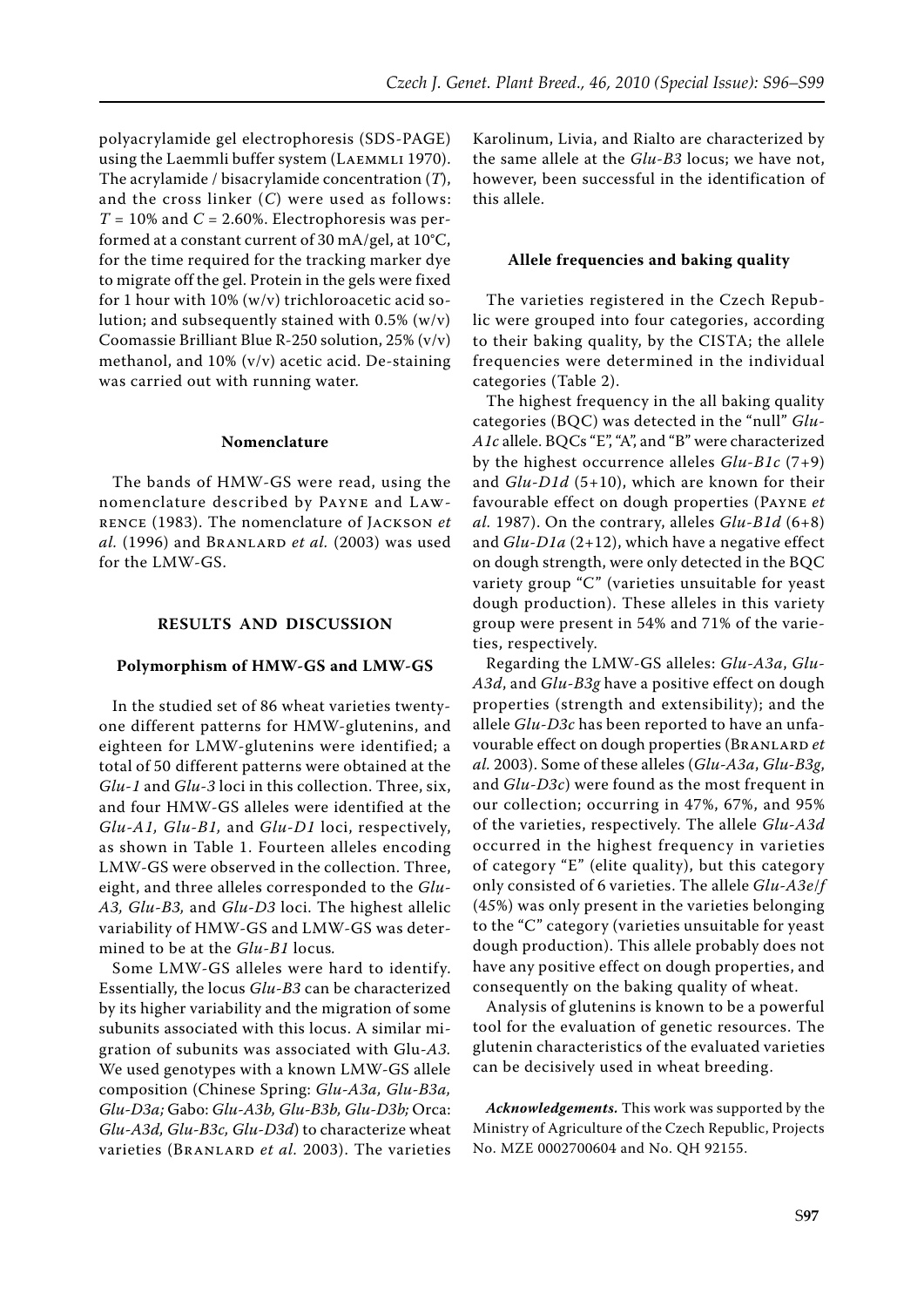| $HMW-GS$ |              |                |                |                |          | $LMW$ -GS                                                                                                                                                                                                                                                                                                                                                                                                                      |                |                |  |  |
|----------|--------------|----------------|----------------|----------------|----------|--------------------------------------------------------------------------------------------------------------------------------------------------------------------------------------------------------------------------------------------------------------------------------------------------------------------------------------------------------------------------------------------------------------------------------|----------------|----------------|--|--|
| Locus    | $\it allele$ | $HMW-GS$       | frequency      | $\%$           | locus    | $\it allele$                                                                                                                                                                                                                                                                                                                                                                                                                   | frequency      | $\%$           |  |  |
| $Glu-A1$ | $\mathbf{a}$ | $\mathbf{1}$   | 24             | $\sqrt{28}$    |          | $\mathbf{a}$                                                                                                                                                                                                                                                                                                                                                                                                                   | 40             | 47             |  |  |
|          | $\rm b$      | $2^*$          | $\mathbf{1}$   | $\mathbf 1$    | $Glu-AS$ | $\rm d$                                                                                                                                                                                                                                                                                                                                                                                                                        | 25             | 29             |  |  |
|          | $\mathbf{C}$ | null           | 61             | 71             |          | e/f                                                                                                                                                                                                                                                                                                                                                                                                                            | 21             | 24             |  |  |
| $Glu-B1$ | $\rm{a}$     | $\overline{7}$ | $\overline{2}$ | $\overline{2}$ |          | $\mathbf{a}$                                                                                                                                                                                                                                                                                                                                                                                                                   | 3              | $\overline{4}$ |  |  |
|          | b            | $7 + 8$        | $15\,$         | 17             | $Glu-B3$ | $\mathbf{C}$                                                                                                                                                                                                                                                                                                                                                                                                                   | $\mathbf{1}$   | 1              |  |  |
|          | $\mathbf{C}$ | $7 + 9$        | 34             | $40\,$         |          | c(d)                                                                                                                                                                                                                                                                                                                                                                                                                           | $\sqrt{2}$     | $\overline{2}$ |  |  |
|          | ${\rm d}$    | $6 + 8$        | $28\,$         | 33             |          | d                                                                                                                                                                                                                                                                                                                                                                                                                              | $\overline{4}$ | $\sqrt{5}$     |  |  |
|          | $\mathbf e$  | 20             | $\mathbf{1}$   | $\mathbf{1}$   |          | $\mathbf f$                                                                                                                                                                                                                                                                                                                                                                                                                    | $\mathbf{1}$   | $\mathbf{1}$   |  |  |
|          | $\mathbf{i}$ | $17 + 18$      | 6              | 7              |          | $\mathbf{g}% _{T}=\mathbf{g}_{T}=\mathbf{g}_{T}=\mathbf{g}_{T}=\mathbf{g}_{T}=\mathbf{g}_{T}=\mathbf{g}_{T}=\mathbf{g}_{T}=\mathbf{g}_{T}=\mathbf{g}_{T}=\mathbf{g}_{T}=\mathbf{g}_{T}=\mathbf{g}_{T}=\mathbf{g}_{T}=\mathbf{g}_{T}=\mathbf{g}_{T}=\mathbf{g}_{T}=\mathbf{g}_{T}=\mathbf{g}_{T}=\mathbf{g}_{T}=\mathbf{g}_{T}=\mathbf{g}_{T}=\mathbf{g}_{T}=\mathbf{g}_{T}=\mathbf{g}_{T}=\mathbf{g}_{T}=\mathbf{g}_{T}=\math$ | 58             | 67             |  |  |
|          |              |                |                |                |          |                                                                                                                                                                                                                                                                                                                                                                                                                                | 14             | 16             |  |  |
|          |              |                |                |                |          | $\ddot{\mathbf{3}}$                                                                                                                                                                                                                                                                                                                                                                                                            | 3              | $\overline{4}$ |  |  |
| $Glu-D1$ | $\mathbf{a}$ | $2 + 12$       | 27             | 32             | $Glu-D3$ | a                                                                                                                                                                                                                                                                                                                                                                                                                              | $\mathbf{1}$   | $\mathbf{1}$   |  |  |
|          | b            | $3 + 12$       | $\mathbf{1}$   | $\mathbf{1}$   |          | b                                                                                                                                                                                                                                                                                                                                                                                                                              | $\mathbf{3}$   | $\overline{4}$ |  |  |
|          | $\mathbf C$  | $4 + 12$       | $\mathbf{1}$   | $\mathbf{1}$   |          | $\mathbf{C}$                                                                                                                                                                                                                                                                                                                                                                                                                   | 82             | 95             |  |  |
|          | ${\rm d}$    | $5 + 10$       | 57             | 66             |          |                                                                                                                                                                                                                                                                                                                                                                                                                                |                |                |  |  |

Table 1. Allele frequencies of HMW-GS and LMW-GS in wheat varieties registered in the Czech Republic

Table 2. The most frequent HMW- and LMW-GS alleles in baking quality categories of wheat varieties

|          | Allele       | Baking quality categories $(BQC)^1$ |     |                  |                  |                  |                  |                  |                  |  |
|----------|--------------|-------------------------------------|-----|------------------|------------------|------------------|------------------|------------------|------------------|--|
| Locus    |              | E (6 varieties)                     |     |                  | A (34 varieties) |                  | B (22 varieties) |                  | C (24 varieties) |  |
|          |              | $\boldsymbol{n}$                    | %   | $\boldsymbol{n}$ | %                | $\boldsymbol{n}$ | %                | $\boldsymbol{n}$ | %                |  |
| $Glu-A1$ | $\mathbf{0}$ | 5                                   | 83  | 20               | 59               | 17               | 77               | 19               | 79               |  |
| $Glu-B1$ | $c(7+9)$     | 3                                   | 50  | 15               | 44               | 10               | 45               |                  |                  |  |
|          | $d(6+8)$     |                                     |     |                  |                  |                  |                  | 13               | 54               |  |
| $Glu-D1$ | $d(5+10)$    | 6                                   | 100 | 27               | 79               | 18               | 82               |                  |                  |  |
|          | $a(2+12)$    |                                     |     |                  |                  |                  |                  | 17               | 71               |  |
| $Glu-AS$ | a            |                                     |     | 19               | 56               | 12               | 55               |                  |                  |  |
|          | d            | $\overline{4}$                      | 67  |                  |                  |                  |                  |                  |                  |  |
|          | e/f          |                                     |     |                  |                  |                  |                  | 11               | 45               |  |
| $Glu-B3$ | g            | $\overline{4}$                      | 67  | 26               | 76               | 13               | 59               | 15               | 63               |  |
| $Glu-D3$ | $\mathbf{C}$ | 5                                   | 83  | 32               | 94               | 22               | 100              | 23               | 96               |  |

<sup>1</sup>E – elite quality wheat, A – bread wheat, B – alternative uses, C – not suitable for bread making

## References

BRADOVÁ J. (2006): Optimalization of Methods of Protein Electrophoresis for Wheat Variety Identification. Crop Research Institute, Prague. (in Czech)

BRANLARD G., DARDEVET M., AMIOUR N., IGREJAS G. (2003): Allelic diversity of HMW and LMW glutenin subunits and omega gliadins in French bread wheat (Triticum aestivum L.). Genetic resources and Crop Evolution, 50: 669-679.